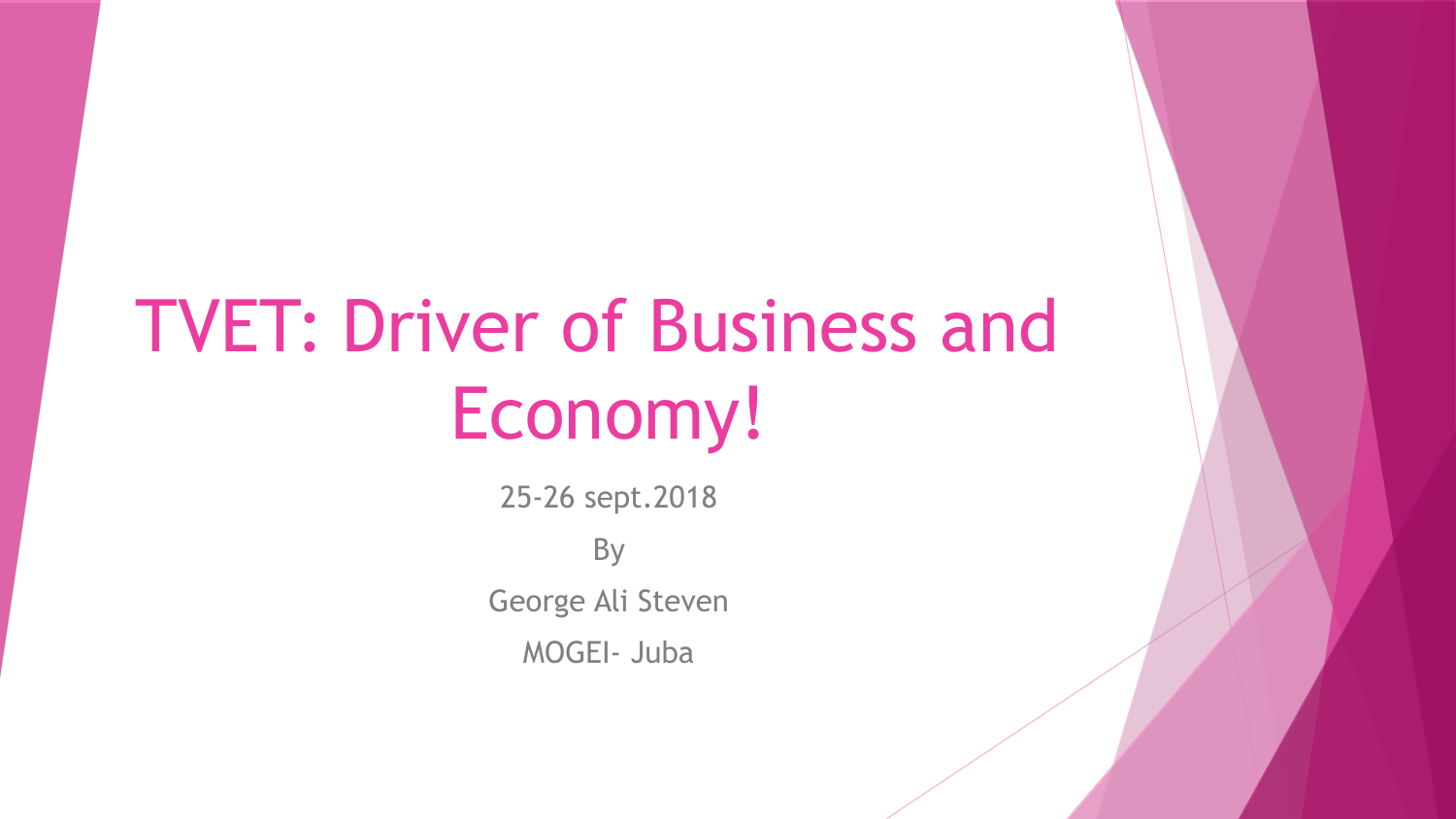## **Objective**

- To raise awareness about different means of financing model that South Sudan would adopt.
- To bring under attention the need to value and complement ways of educating and training.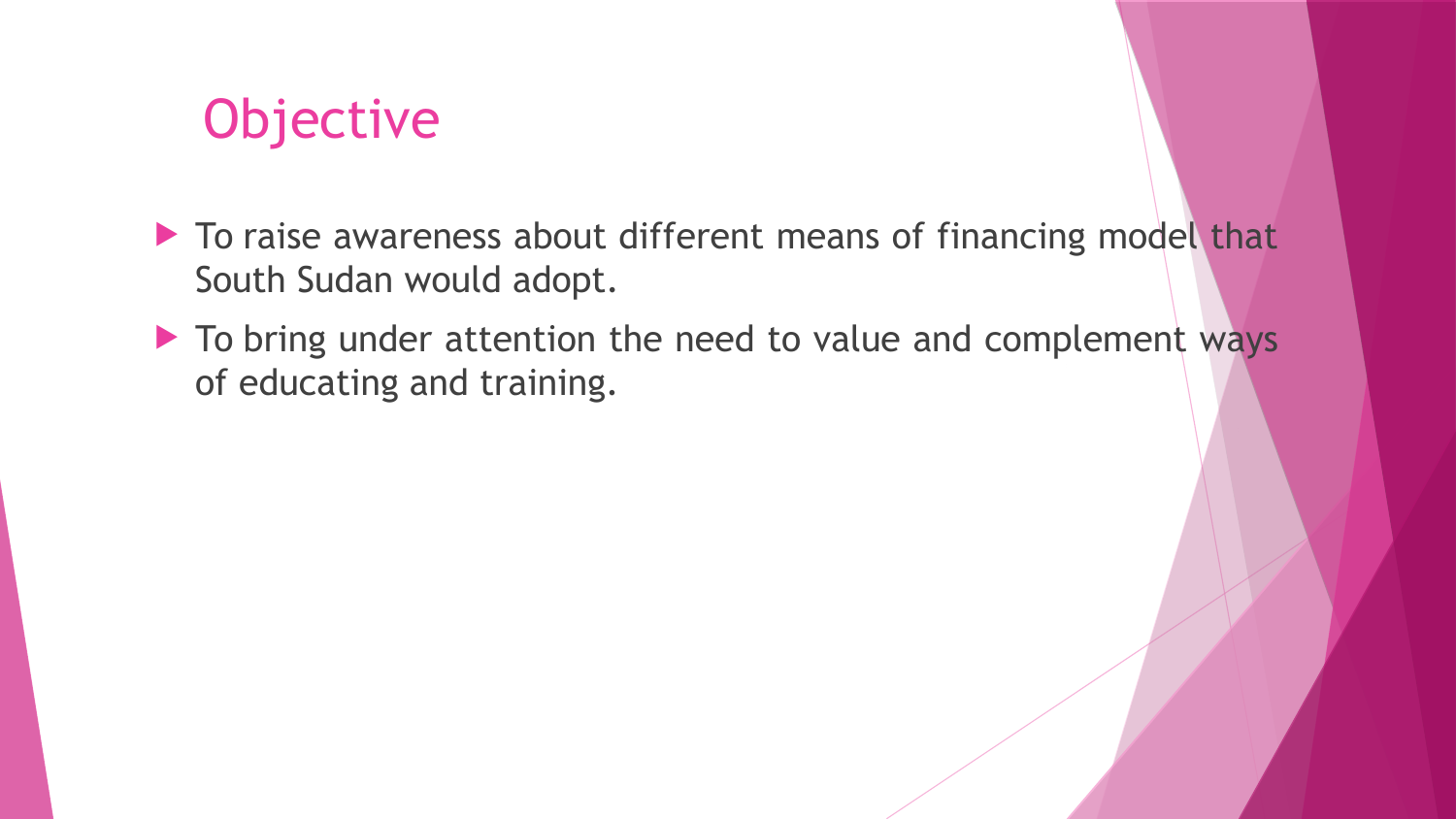## WHAT IS TVET

 Technical and Vocational Education and Training (TVET) is an education, training or learning activity which provides knowledge, skills and attitudes relevant for employment or self-employment.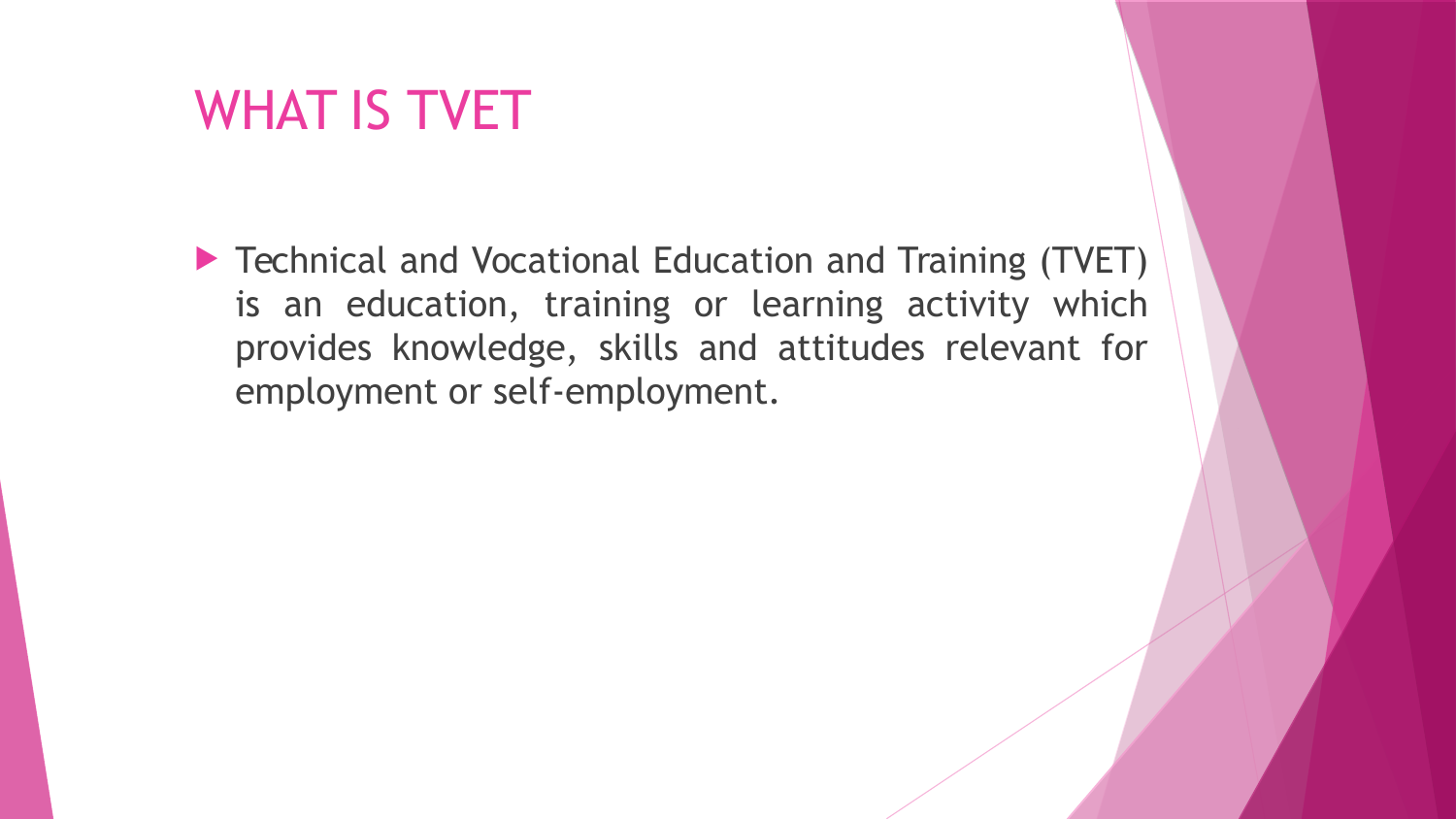### TVET Back ground in South Sudan

TVET curriculum sets out **Key Aims** that define what the nation wants for its young people, and these apply to vocational programmes as well as academic subjects. We want young people to become:

- **Good citizens of South Sudan.**
- **Successful Life-long Learners.**
- **Creative and Productive Individuals.**
- **Environmentally Responsible Members of Society.**
- ▶ TheTVET curriculum also put the academic subjects and vocational programmes into broader context of Values, Principles, Learners Competencies and the Rich Culture & Heritage of south Sudan.
- The learners competencies set out in the curriculum framework apply to vocational programmes as well as academic subjects. In fact, they are very competencies that employers look for in their employees: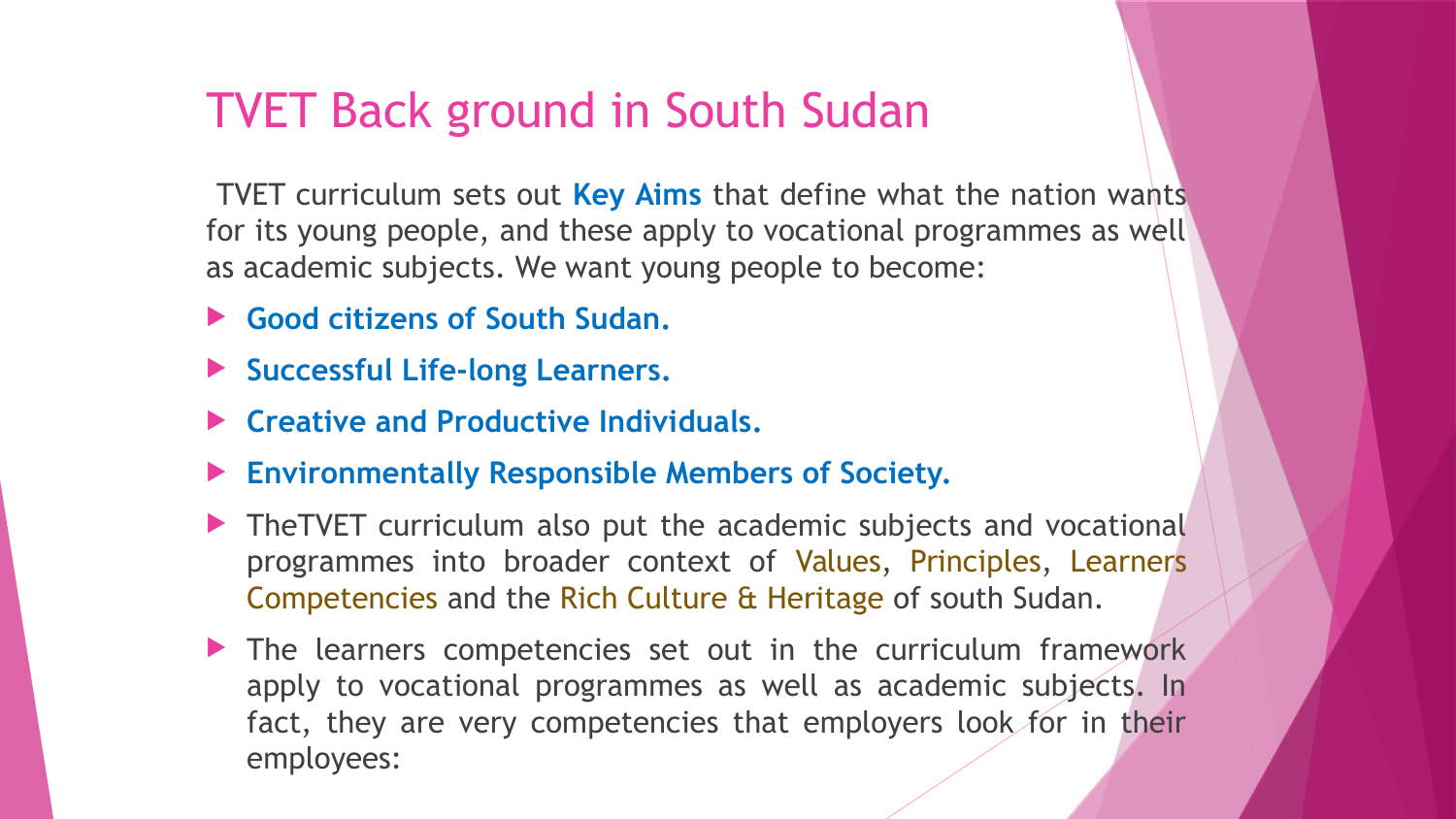### Cont.

#### **Critical and Creative Thinking:**

Plan and carry out investigations, using a range of sources to find information.

Sort and analyse information and come to conclusions.

Suggest and develop solutions to problems, using their imaginations to create new approaches.

Evaluate different suggested solutions.

#### **Communication:**

Read & write fluently

Speak clearly and communicate ideas and information coherently.

Listen to and read comprehend speech in a variety of forms.

- Comprehend and read critically a variety of types and forms of text.
- Use range of media to communicate messages, ideas and opinions.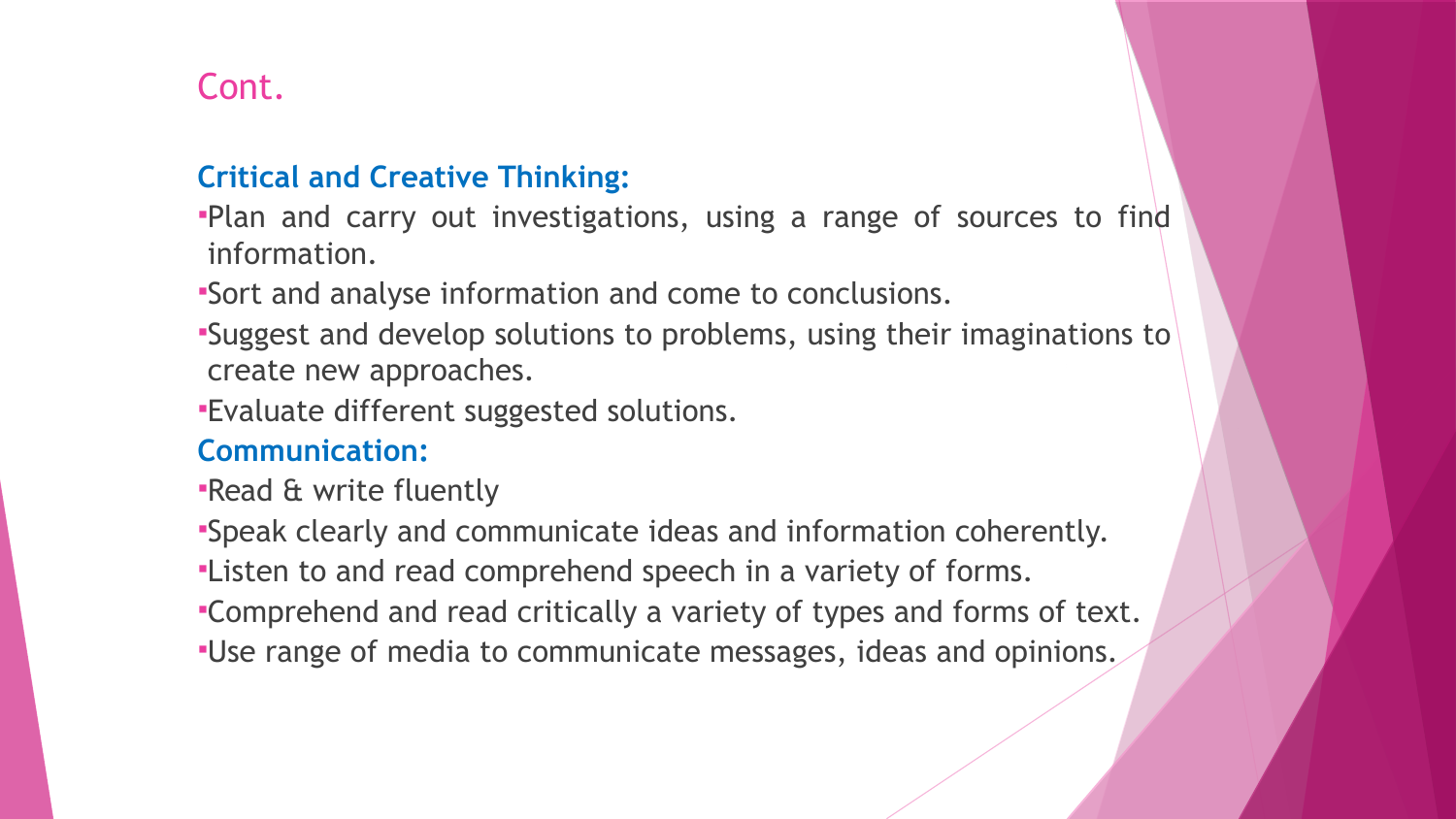### Cont. Modularized Curriculum:

#### **Co-operation:**

- **Work collaboratively towards common goals.**
- Be tolerant of others and respectful of differing views.
- Adapt behaviour to suit different situations.
- Negotiate, respecting others' rights and responsibilities, and use strategies to resolve disputes and conflicts.

#### **Culture & Identity:**

- Take pride in south Sudanese identity.
- Build understanding of south Sudan heritage in relation to the wider world.
- Appreciate and contribute to south Sudanese culture.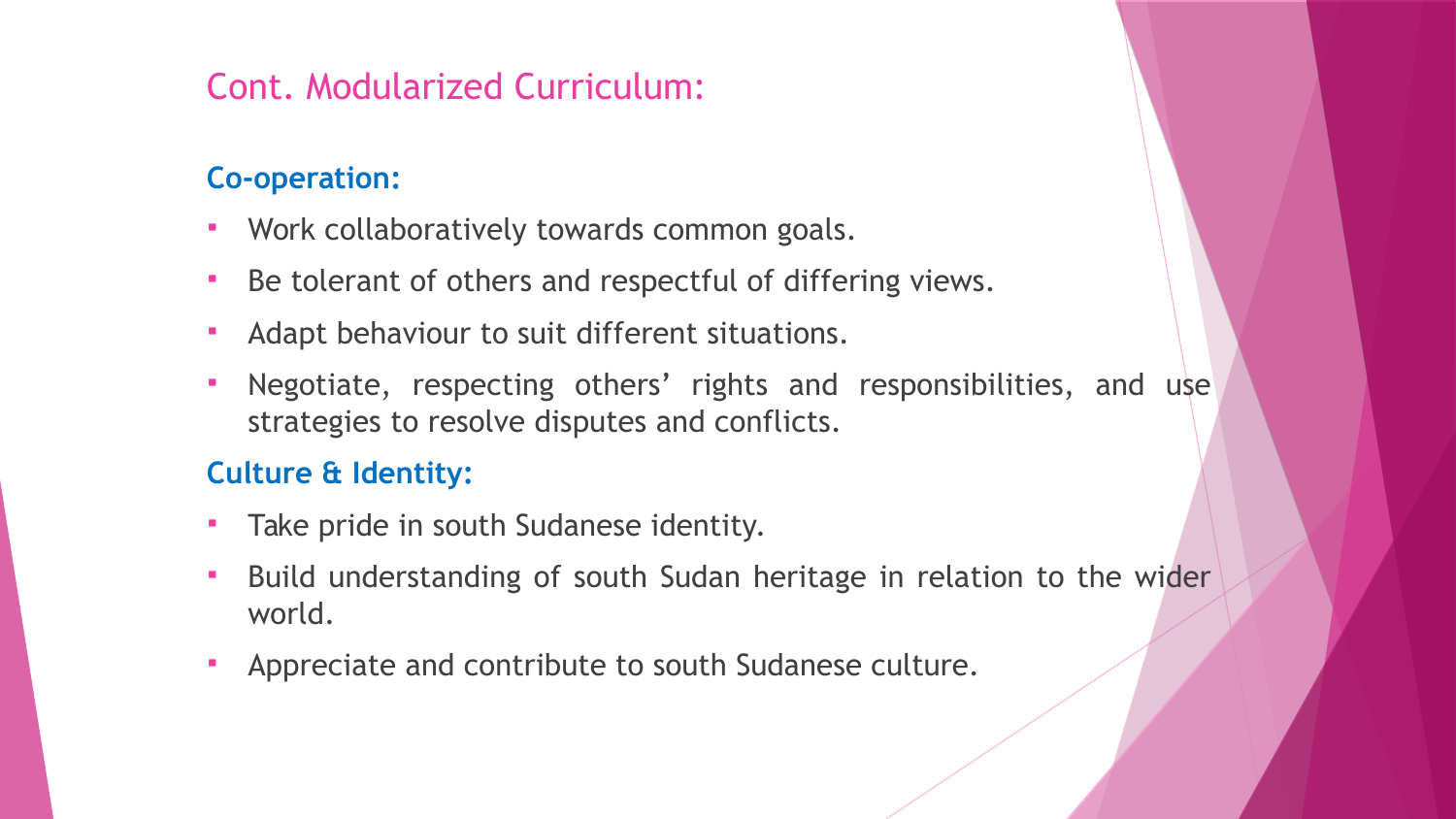### Why National TVET Qualifications Framework?

#### The Pathways and Certification System:

- This particularly sets to suit the progressive vocational training and education for non-formal training offer in levels 1 to 4 lead to a recognized qualification at an appropriate level.
- There is possibility of leaving school/training at the end of any year for the world of work or to continue vocational education in a vocational centre or college.
- There is a set of descriptors that set out the expectations of each level.
- **Level "1" Proficient**: carry out routine work, work under guidance and it's a basic knowledge and skill.
- **Level "2" Artisan:** use relevant information, solve routine problems using simple rules and tools, some autonomy: work under supervision. Basic general knowledge. Ability to apply basic skills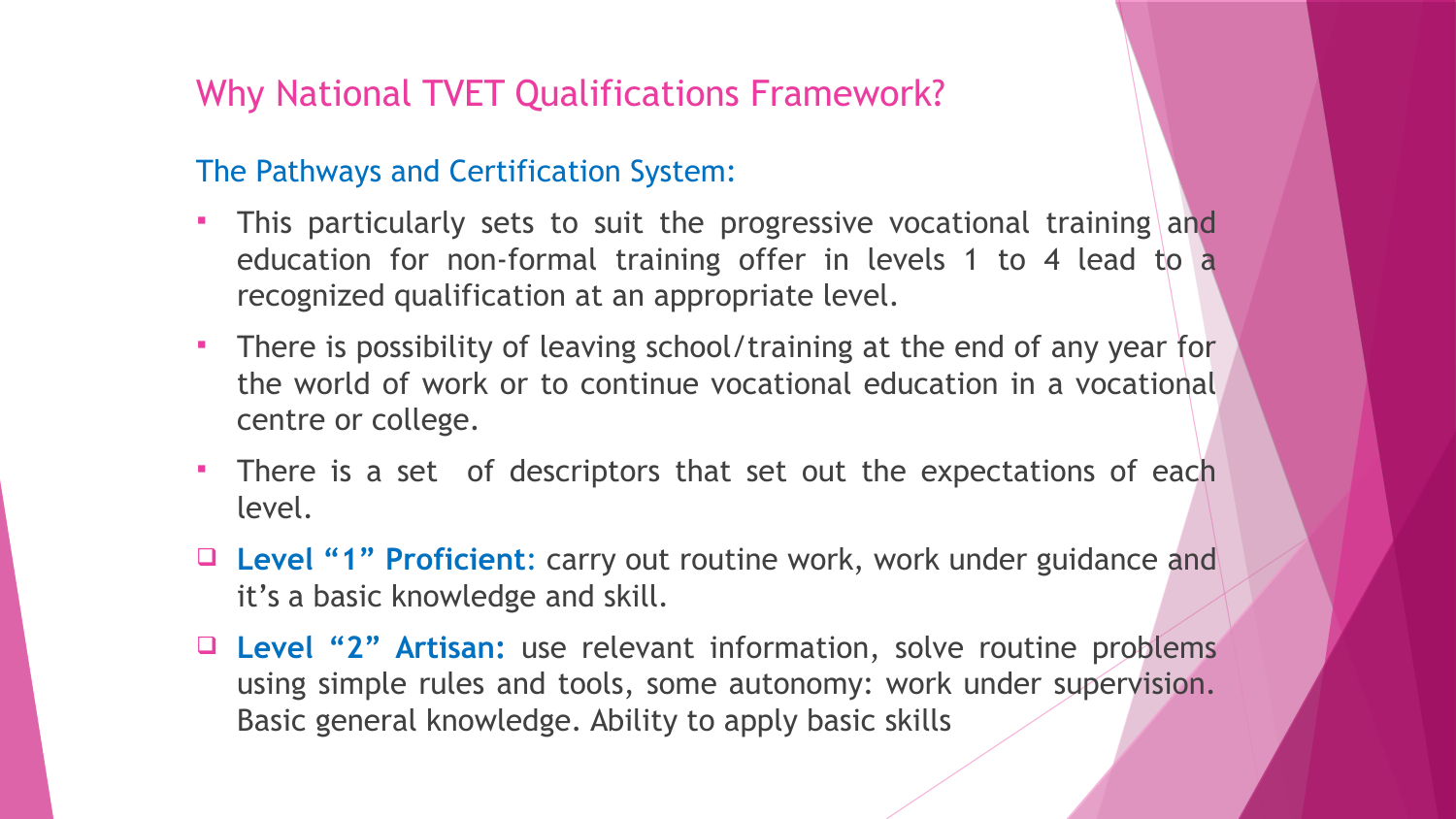#### Cont.

- **Level "3" Craftsperson:** solve problems by selecting and applying basic methods, materials and information. Responsibility for completion of work task, some leadership in solution of specific problems.
- **Level "4" Technician:** Generate solutions to specific problems in a field of work. Supervise the routine work of others; some responsibility for evaluation and improvement of work activities; leadership and guidance in organizing activities of self and others.

The specialist TVET secondary schools offer S1 to S4. each schools year from S1 to S4 will lead to a recognized qualification at an appropriate stage.

There is also the possibility of leaving school at the end of any year for the world of work or to continue vocational education in a vocational centre or college.

There is a set of descriptors that set out the expectations of each level.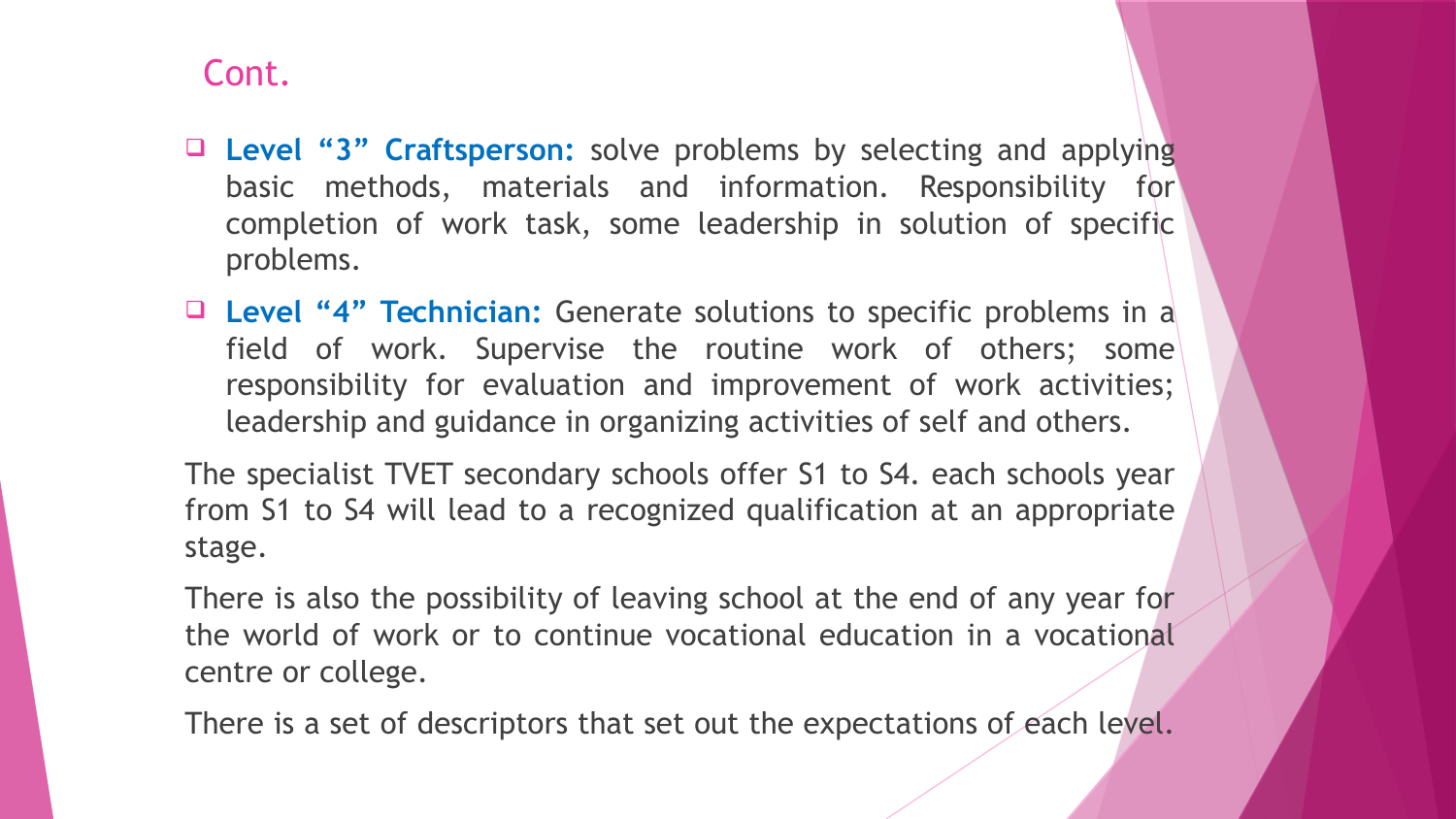### **TVET Private Partnership in South Sudan**

- **There are no formal partnerships between training** providers and local industry in the provision of TVET in South Sudan.
- $\blacktriangleright$  The only types of partnership are those involving NGO and church-based TVET providers and their external donor partners, who provide considerable funding
- A typical example is the St Vincent de Paul VTC on the outskirts of Juba, which is funded by the St Vincent de Paul missionary society.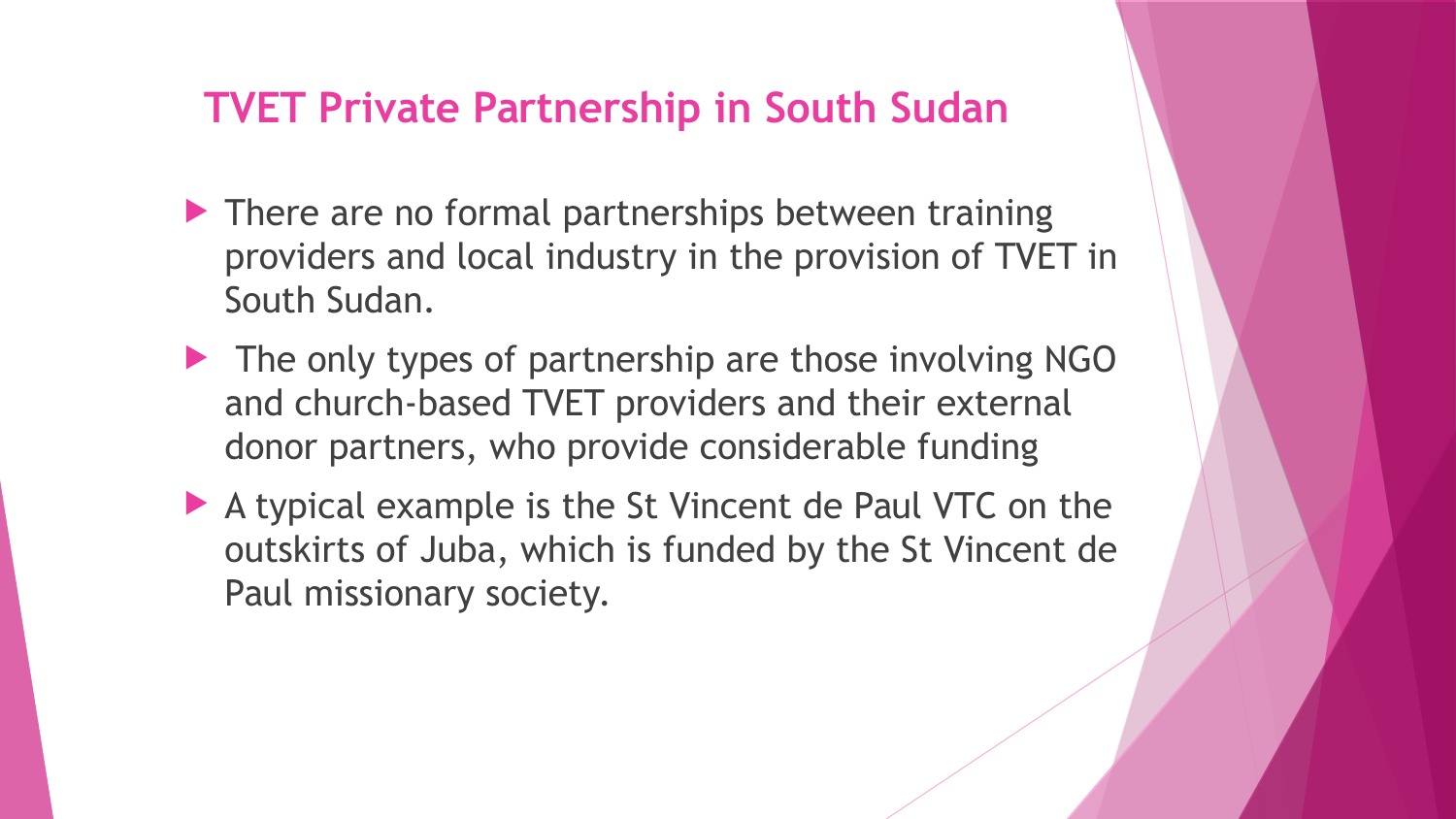## Why TVET

- A larger labour force is good for the rapid economic growth of the country provided it is used in the productive employment.
- It demands a mixture of quality skilled workers, tradesmen, technicians, technologists, engineers, researchers and development scientists.
- Without good education system and need-based TVET institutions/course curricula, quality skilled labour force for productive employment would not grow resulting into continued rise in youth unemployment and/or un-skilled workers.
- It becomes difficult for them to emerge out of poverty and fall into ant-social and/or state activities. E.g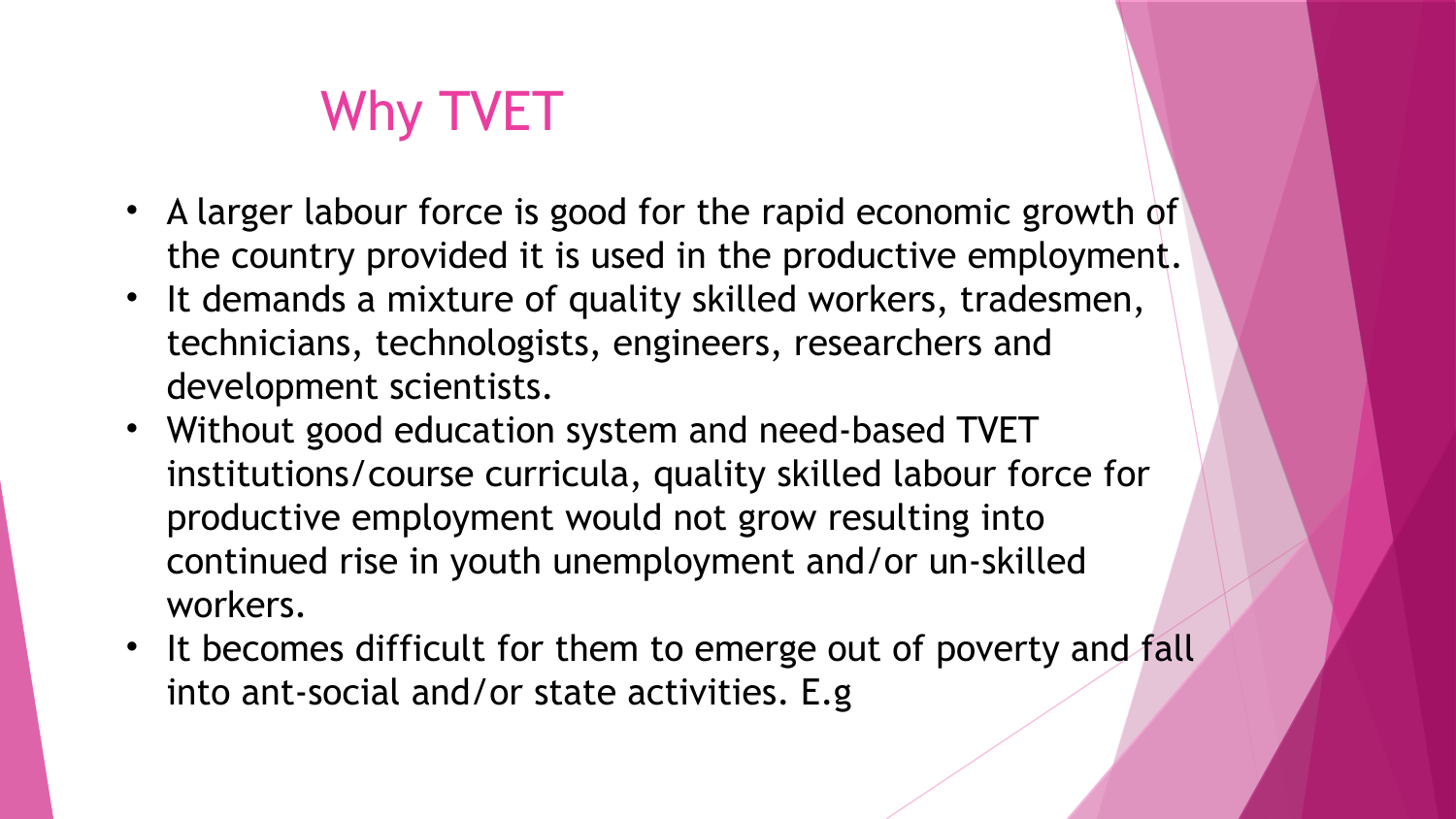#### PUBLIC VOCATIONAL SCHOOLS IN SOUTH SUDAN

- Vocational education is currently offered at five public secondary technical schools under Ministry of General Education and Instruction: technical secondary schools in Juba and Wau, commercial secondary schools in Juba and Wau, and an agricultural secondary school in Wau.
- Several other schools are not operational as a result of severe damage and the conflict situation in the country.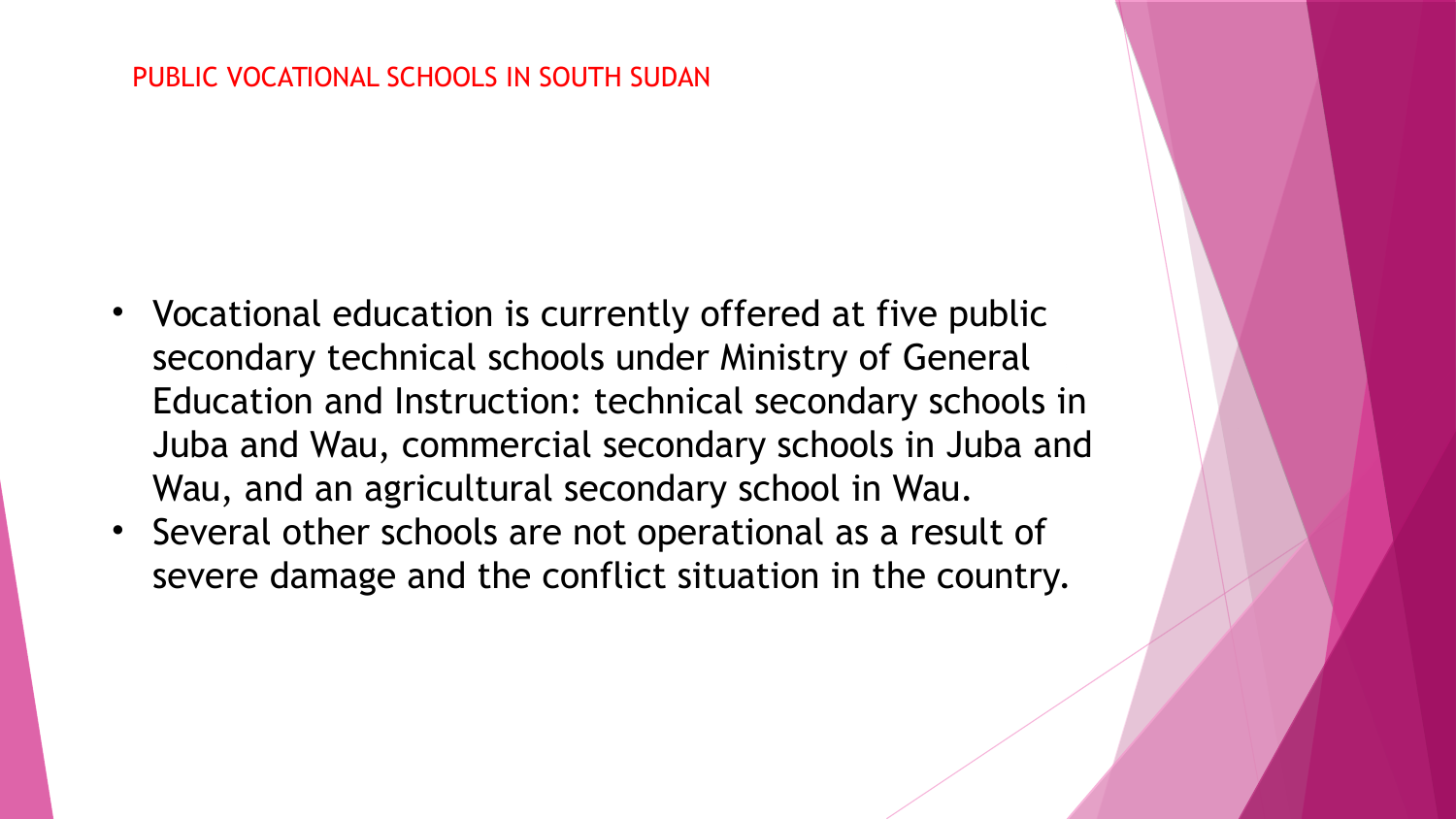- In Pakistan, presently there are over 3,581 public & private TVET institutions with an enrollment of 314,188 students working in the country and providing technical skill to the labour force.
- These include technology colleges, polytechnic institutes and mono-technic institutes, whereas commerce education for business sector is provided in over 200 commercial training institutes.
- In addition, vocational institutes also operate throughout the country. The authentic facts on private TVET enrollment and graduation are not available but according to study, there are more than 1,000 private institutes throughout the country that are engaged in providing TVET.
- Now it is being planned to produce one million skilled labour per year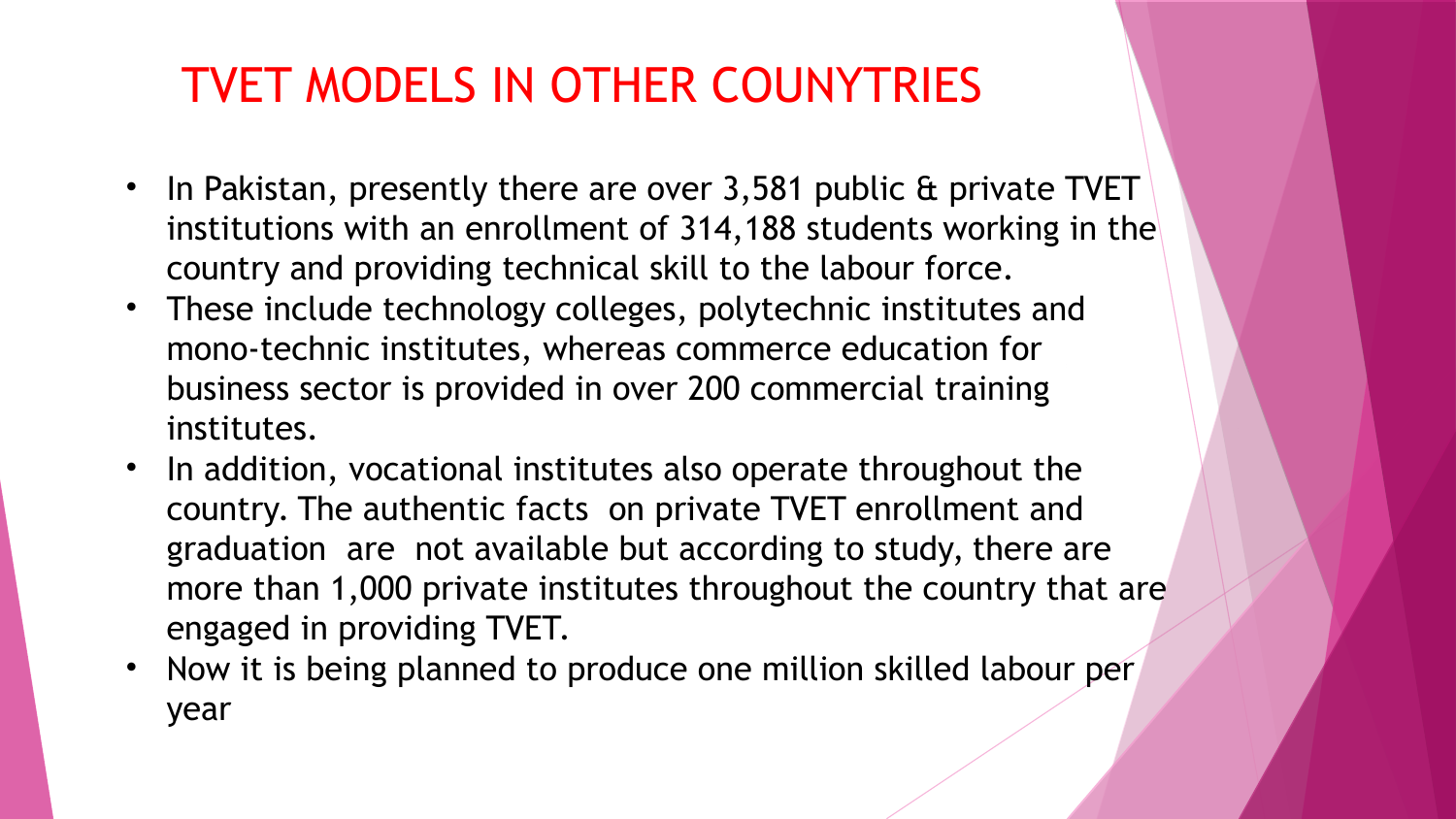Pakistan model (cont.):

- The different duration of courses in various technical and vocational fields is being offered across the country, ranging from three-month certificate course to three year diploma of associate engineering (DAE).
- All these diverse approaches serve the purpose of employment, self employment, and further improvement in education.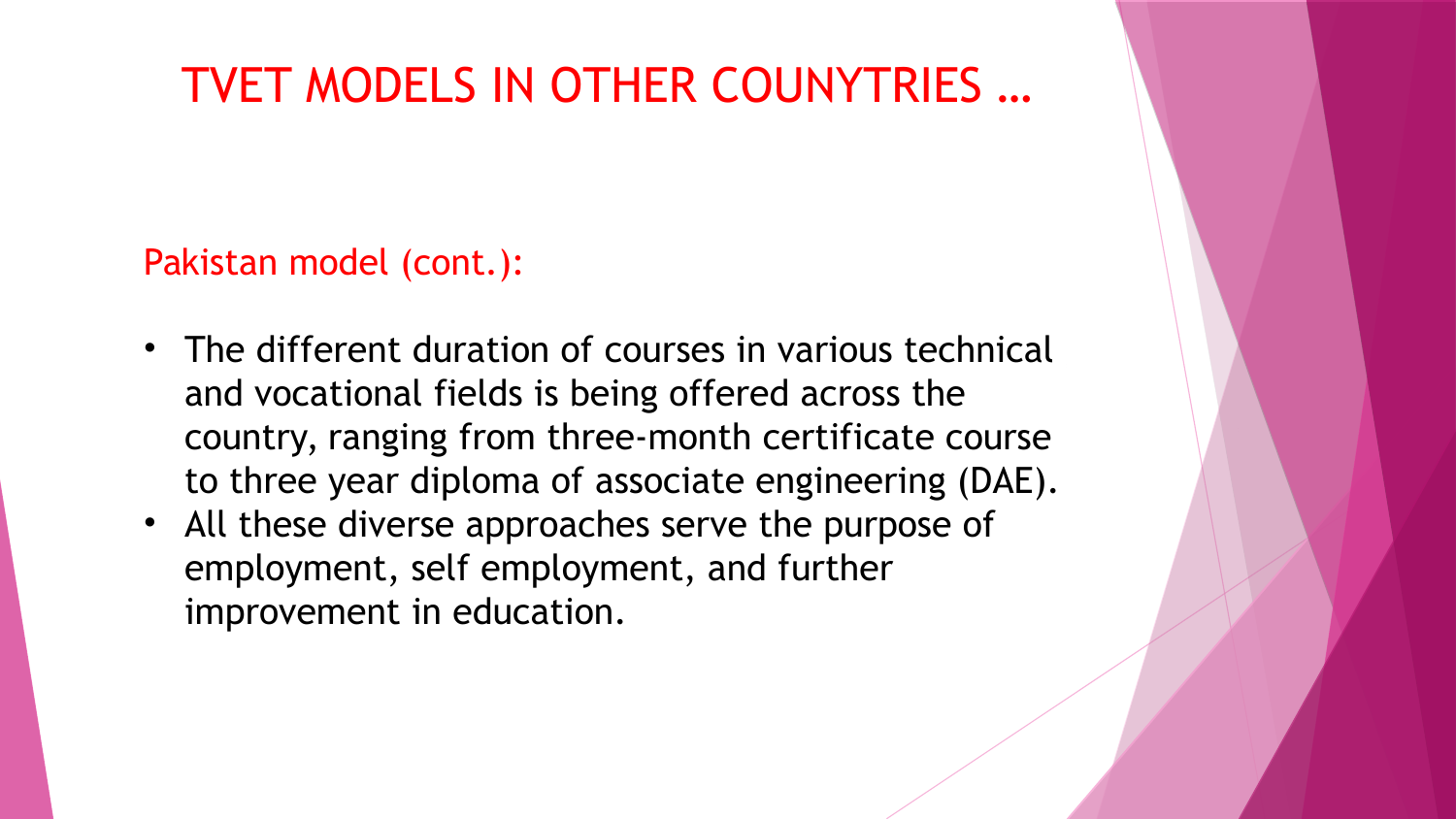### The Latin American Model

- Most Latin American countries focus their training programme on working people as well as school students during their leave-period. The training centers for this specific purpose are run by autonomous training agencies that maintain close links with industry.
- The systems are separate from academic schools, thereby sheltering training for trades from the prejudices against manual occupations and the attractions of higher education.
- The training levy provides financial stability and a long-range planning horizon.
- Their financial and institutional arrangements have allowed the institutions to survive economic crises and fend off political interference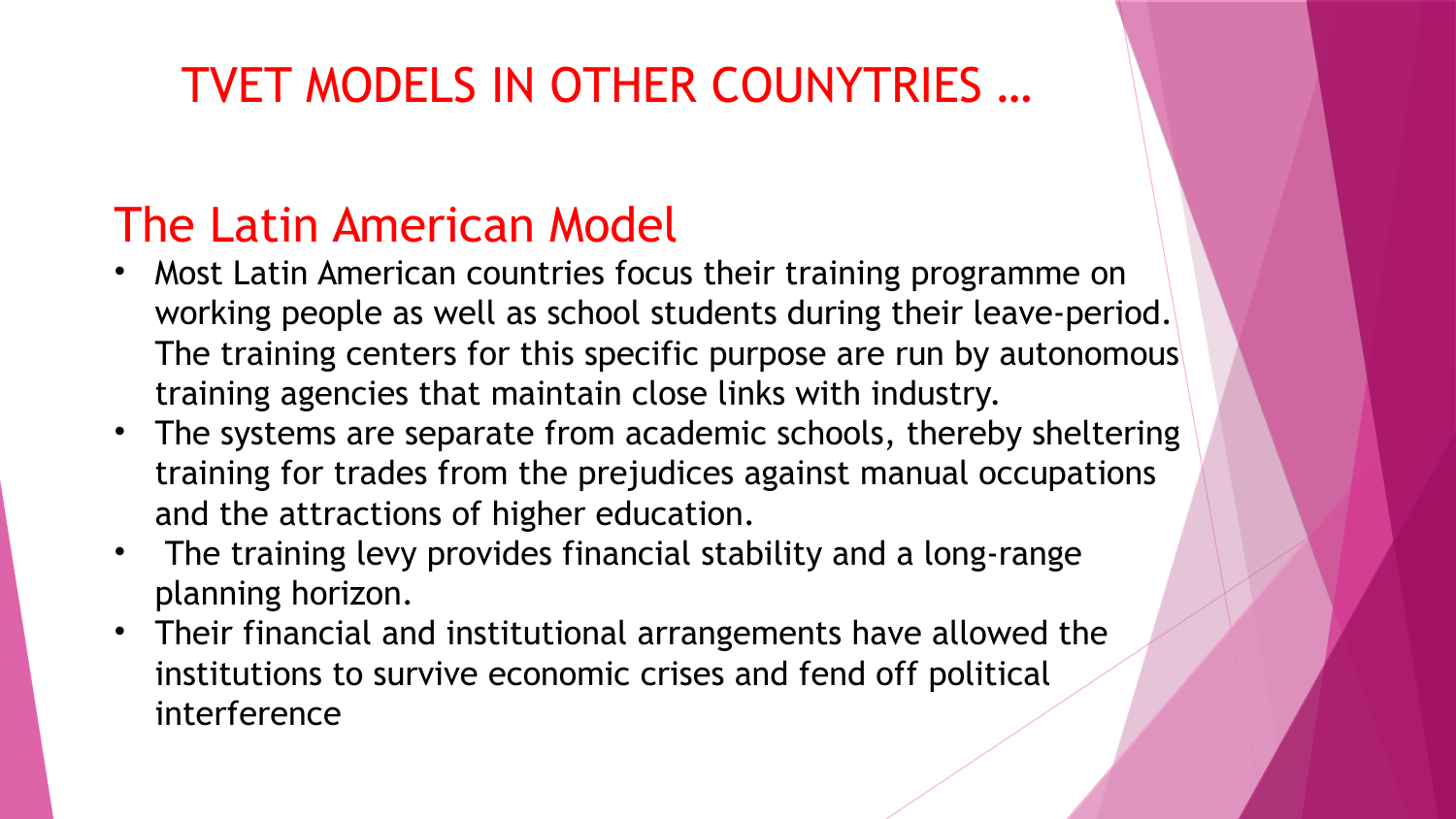### The German Model

- The German system is popular for its "dual apprenticeship system," focusing on center-based training and enterprise-based training system.
- It is an outcome of corporate culture of the German which is a traditional pattern of apprenticeship.
- It covers one day per week of theoretical training by public vocational training centers and four days of practical training provided in-enterprise.
- An average of three-and-a-half years of formal training is provided to the apprentices by an enterprise under an employment contract. The trainer is supervised by a certified master.
- A fixed allowance is also given by the enterprise to the apprentices that are covered under the agreement and a nationally recognized diploma is given to the graduates after the completion of each type of training within the prescribed period of time.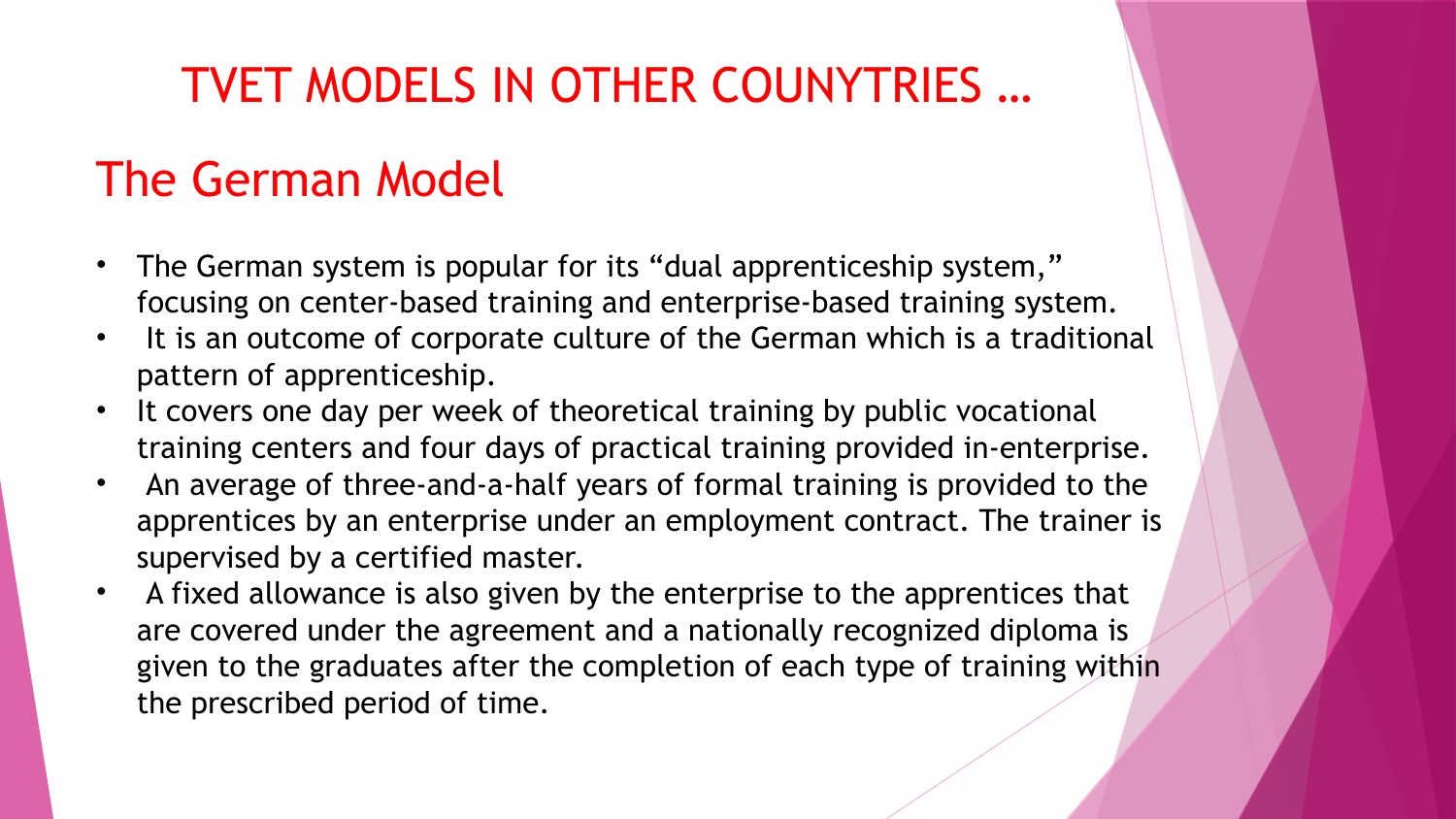### The Japanese Model:

- In Japan, the training programmes are ranged from short introductory courses for workers joining the firm to full-fledged university degrees which are organized by big enterprises.
- The enterprises actually conduct training programmes on need basis on each skill as per requirement of the market.
- Although, the regular schools in Japan have an independent vocational tracks however the main players of skill formation are the big corporations.
- Japan is unique from other countries in skill formation of its workers as it keeps plentiful provision of in-service training and the training is a continuous process that continues throughout the life of the worker.
- A variety of courses are offered that cover immediate and specific needs of workers thus producing a work force that is committed, regimented, stretchy, and adaptable.
- There is a low mobility of labor due to in-plant training based on the lifetime employment commitment of large firms. Nevertheless, small and mediumsized firms are totally dependent on school based training (ILO 1998).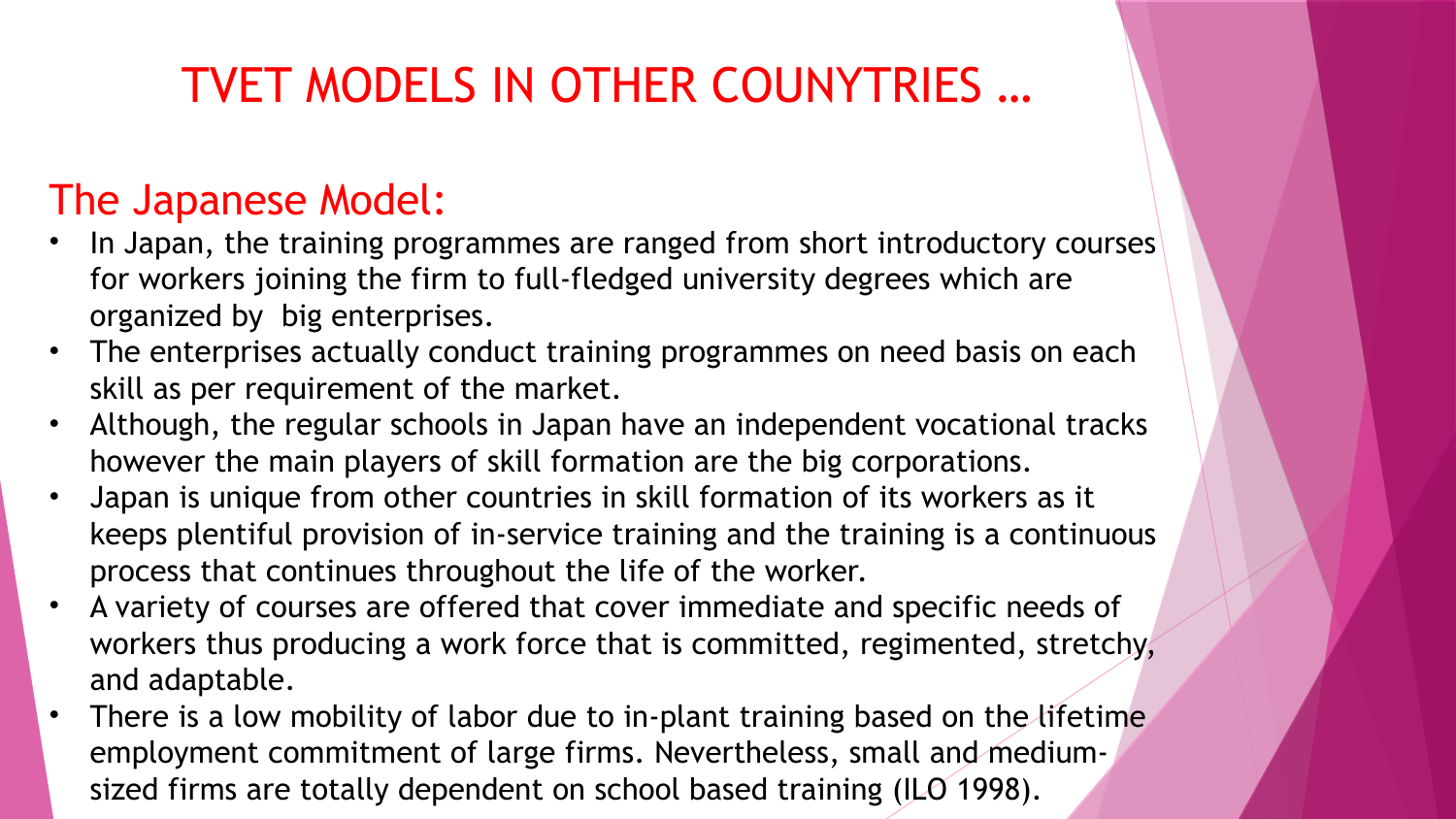### Traditional Apprenticeship Training:

- Apprenticeship training is the main form of training in many countries (e.g. in Sub-Saharan Africa and the Indian sub-continent).
- Under this training programme, usually a written or oral agreement is concluded between a master craftsman working in the informal economy and parents or guardians, with the objective of the apprentice acquiring a set of relevant, practical skills.
- Sometimes the master receives a training fee, or the apprentice must earn the training in exchange for work or reduced wages. Training consists primarily of observing and imitating the master.
- The apprenticeship may last for several years and is product specific. Traditional apprenticeship has several advantages over conventional training methods, but also has disadvantages.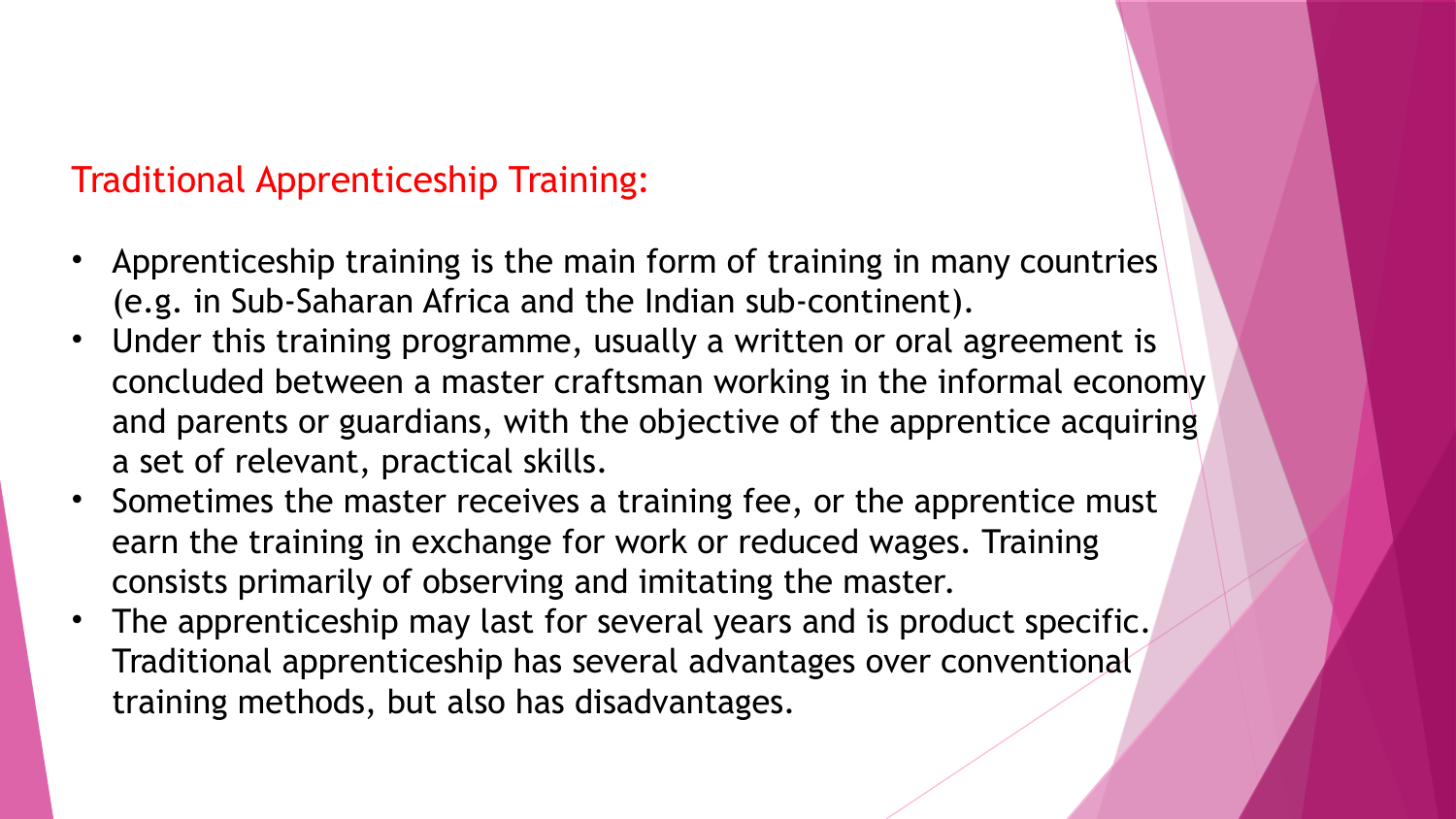#### Traditional Apprenticeship Training:

- It is practical in orientation, self-regulating, and self financing. It caters to individuals who lack the educational requirements for formal training, serves important target groups (rural populations and urban poor), and is generally cost-effective.
- Its disadvantages include gender bias (females rarely participate), exclusion of applicants from very poor households, perpetuation of traditional technologies, and a lack of standards and quality assurance (Johanson & Adams 2004).
- Most national systems of skills development are a mix of the above types of training. In addition to its vocational schools, for example, France has structured apprenticeship programs as well as training within enterprises. Japan European Scientific Journal April 2015 edition vol.11, No.10 ISSN: 1857 – 7881 (Print) e - ISSN 1857- 7431
- Korea, informal vocational training is provided by ministries of education, while ministries of labor operate vocational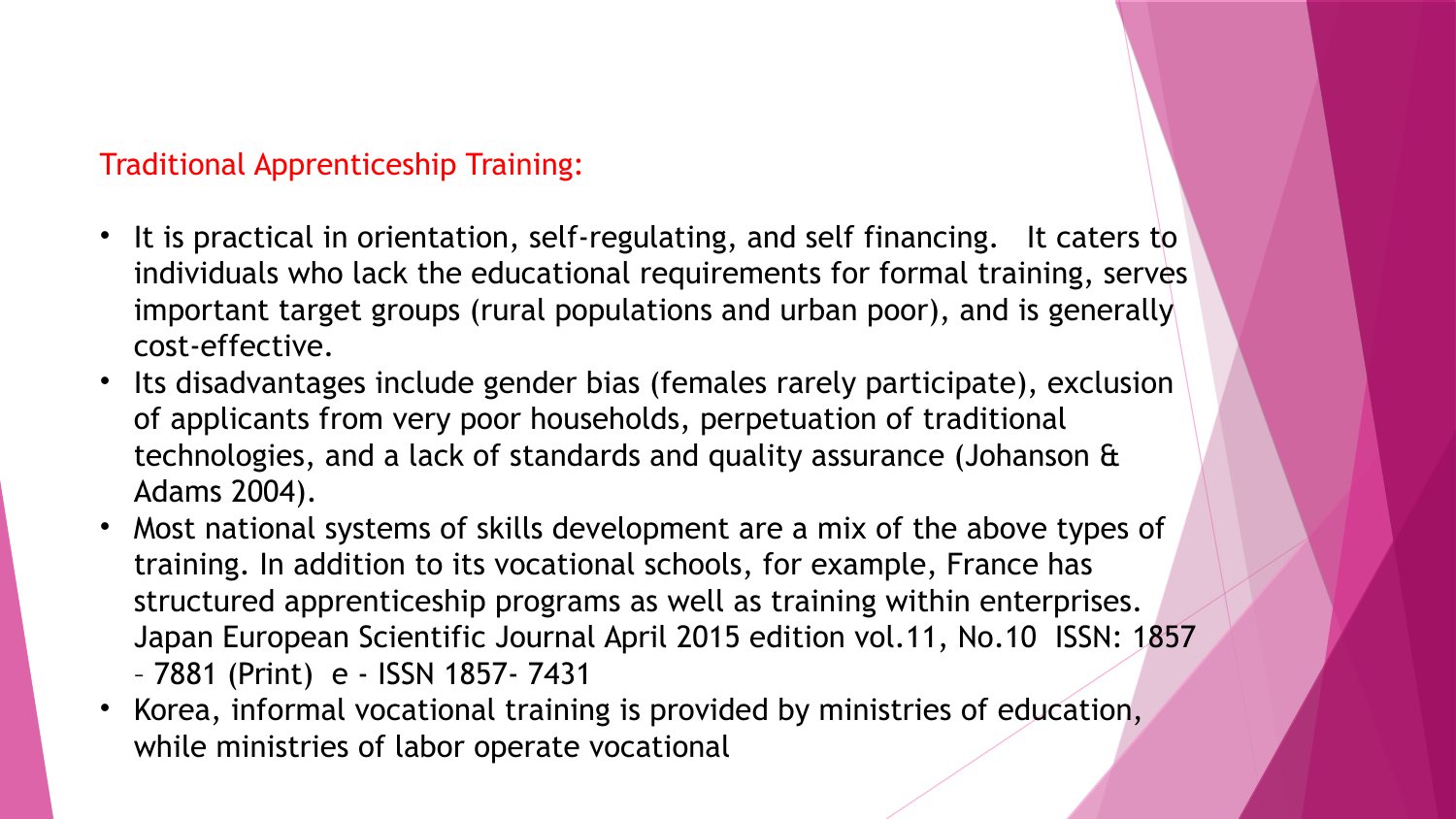### Success stories of private sector TVET Training in Nigeria

|                       | 1. Peugeot Automobile Nig. Ltd   | 12 months | 145 |
|-----------------------|----------------------------------|-----------|-----|
|                       | 2. Nigerdock Nig. PLC -FZE       | 9 months  | 110 |
| 3. OCO Industries Ltd |                                  | 3 months  | 45  |
|                       | 4. Nigerian Breweries PLC        | 6 months  | 223 |
|                       | 5. A.G. Leventis Foundation      | 12 months | 50  |
|                       | 6. Truckmasters Nigeria Ltd      | 18 months | 20  |
|                       | 7. Lafarge Cement WAPCO Nig. Plc | 18 months | 21  |
|                       | 8. Kamjay Farms, Ibeju-Lekki     | 6 months  | 50  |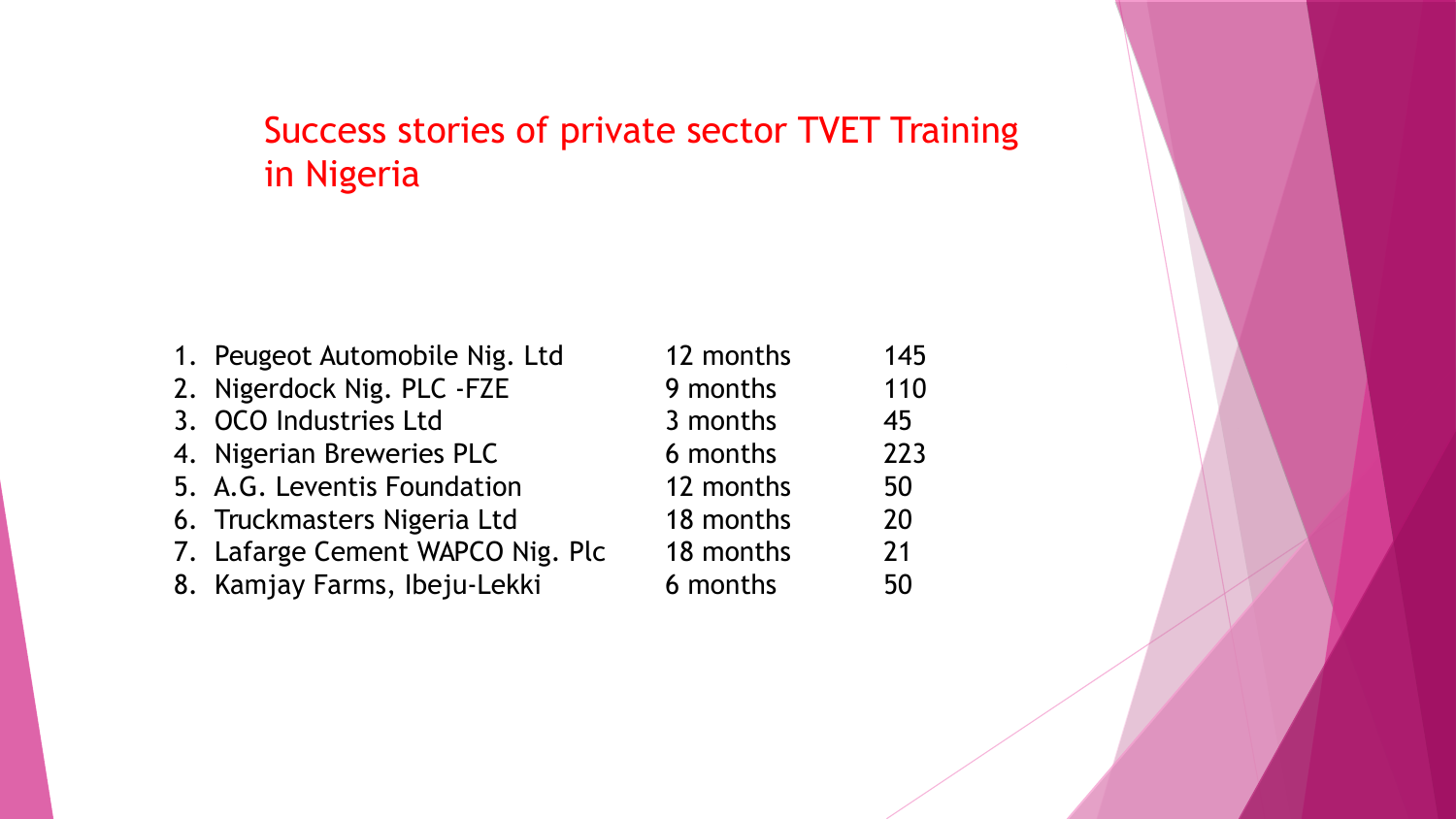### Challenges confronting public and private partnership in TVET

- Absence of a fully developed Vocational Training Standard and certification process
- High cost of TVET facilities and equipment
- Urgent need for the upgrading of existing TVET Centres and the establishment of new ones
- Negative Perception of TVET as education for the disadvantaged
- Low labour mobility due to lack of a fully developed framework for vocational training and career advancement
- Poor incentives for Private Sector involvement in TVET
- Conflict in the Country

•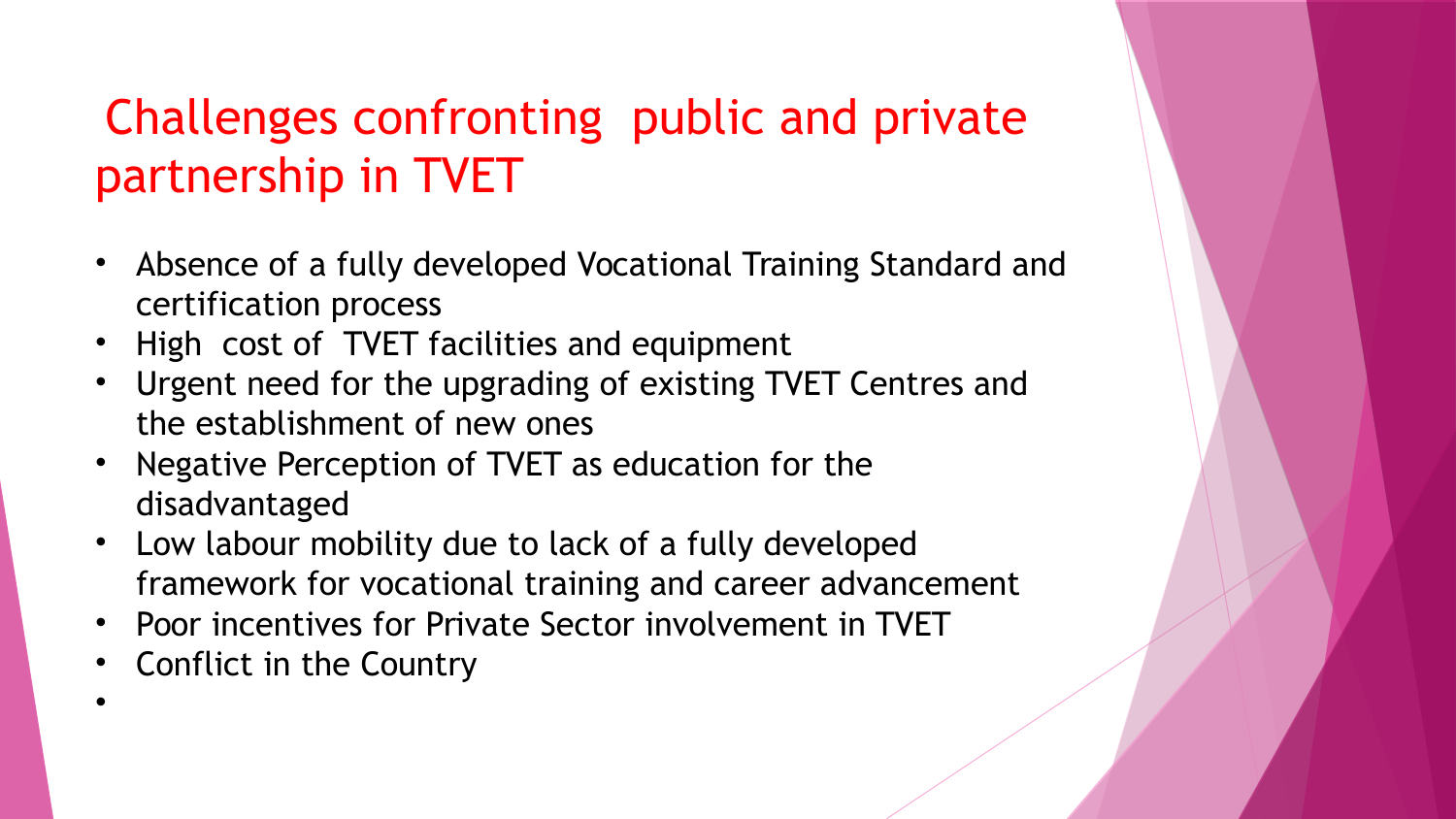#### WHAT NEXT

- No country can attain industrial development without a critical mass of Technical Skilled Manpower.
- No single stakeholder can provide the technical skills needs of any country, collaboration is the key.
- Public Private Sector collaboration in TVET can work given the right enabling environment, hence the need for buy-in and commitment from all Stakeholders.
- Global TVET Reforms Under current global scenario, the majority of countries are focusing on internationally recognized TVET process.
- Hence, quality assurance in TEVT is now the key factor that tempted many countries to initiate measures for taking steps to ensure the maintenance of quality in line with the provision of TVET